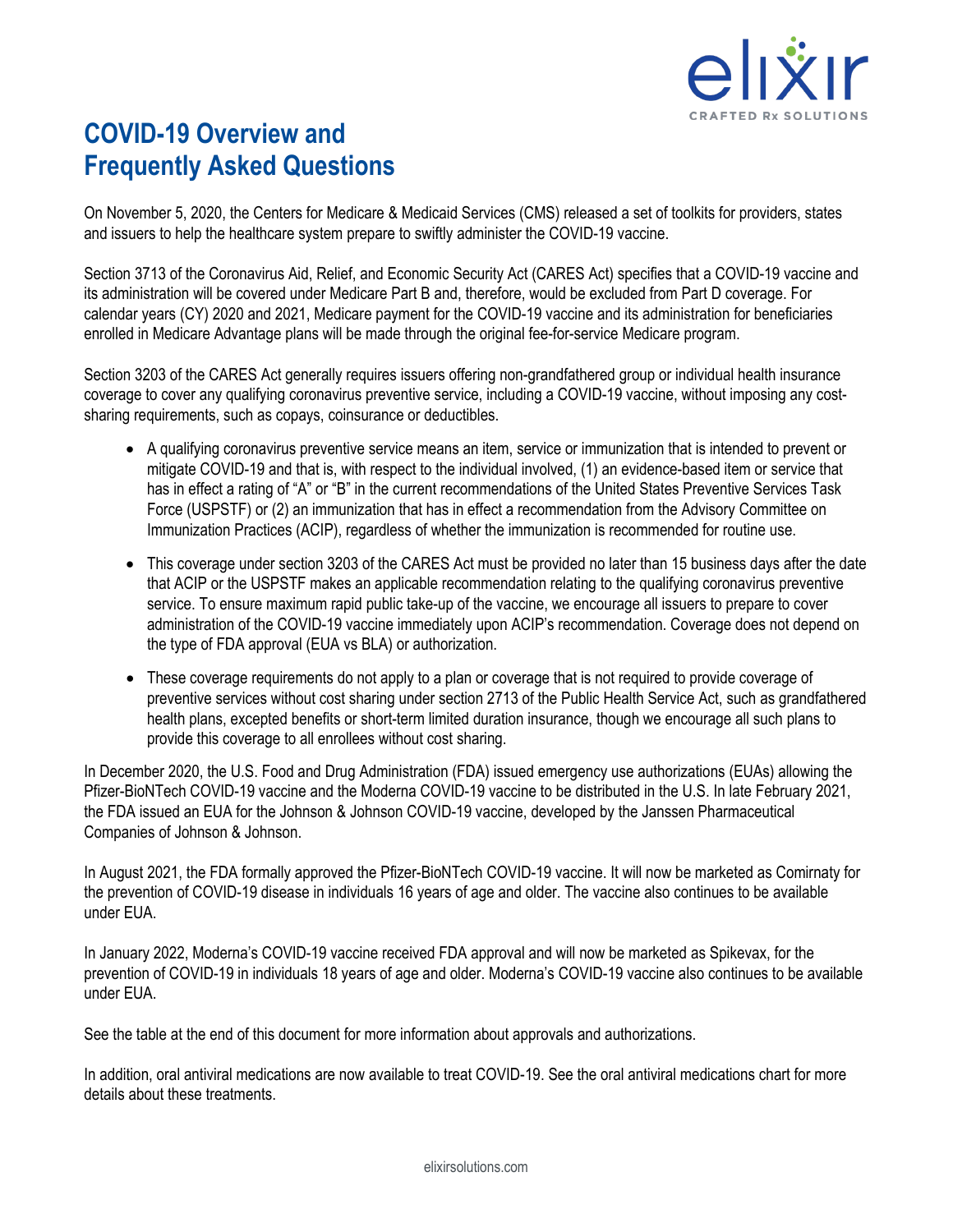

The vaccine and the antiviral medications will be paid for through funding authorized by the CARES Act, but administration of the vaccine and/or dispensing of the antiviral by a pharmacy is paid for by the payer.

The federal government is now requiring insurance companies and group health plans to cover the cost of over-the-counter, at-home COVID-19 tests, so people with private health coverage can get them for free starting January 15, 2022.

#### **Pharmacy Network Communication**

- 1. Pharmacies received an [initial email communication](https://www.elixirsolutions.com/providers) from Elixir on December 11 and another email communication on December 17 with information on how to become vaccinators and how to submit claims.
	- Elixir included links to the National Council for Prescription Drug Programs (NCPDP) Emergency Preparedness Guidance and the CMS provider toolkit for pharmacies to ensure awareness of their reporting requirements and how to become vaccinators for the COVID-19 vaccine.
- 2. Administration fees are configured for the COVID-19 vaccine at CMS standard payment rates. CMS updated the standard payment rates on March 15, 2021.

For COVID-19 vaccine administration services furnished before March 15, 2021, the Medicare payment rate for a single-dose vaccine or for the final dose in a series is \$28.39. For a COVID-19 vaccine requiring a series of two or more doses, the payment rate is \$16.94 for the initial dose(s) in the series and \$28.39 for the final dose in the series.

For administration services furnished on or after March 15, 2021, the Medicare payment rate for each dose of a COVID-19 vaccine is \$40. Standard dispensing fees for antiviral prescriptions will be applied.

- 3. Elixir has updated the Pharmacy Provider Manual with this information.
- 4. Elixir Customer Care Center staff is receiving training to be able to respond to pharmacy and member calls and answer questions on the policies and guidelines.

#### **Claim System Configuration**

- 1. Claims system configuration is currently available to accept in-network and out-of-network pharmacy submissions for vaccine administration for non-Medicare plan sponsors.
- 2. For Medicare plans, claims for the vaccine will reject A5 (Not Covered Under Part D Law) with additional messaging, "Bill to Medicare B FFS."
- 3. Claims for oral antivirals will be covered for all lines of business.
- 4. Members will NOT be charged any cost share for the vaccine, the antiviral treatment or their administration and dispensing.
- 5. The vaccine will be covered for all non-Medicare plans. Plans that are not required to provide coverage of preventive services without cost sharing under section 2713 of the Public Health Service Act, such as grandfathered health plans, excepted benefits or short-term limited duration insurance, must notify your Elixir account manager if an exception is requested to this configuration and wish to exclude the vaccine or the antiviral medication. Exceptions are not recommended.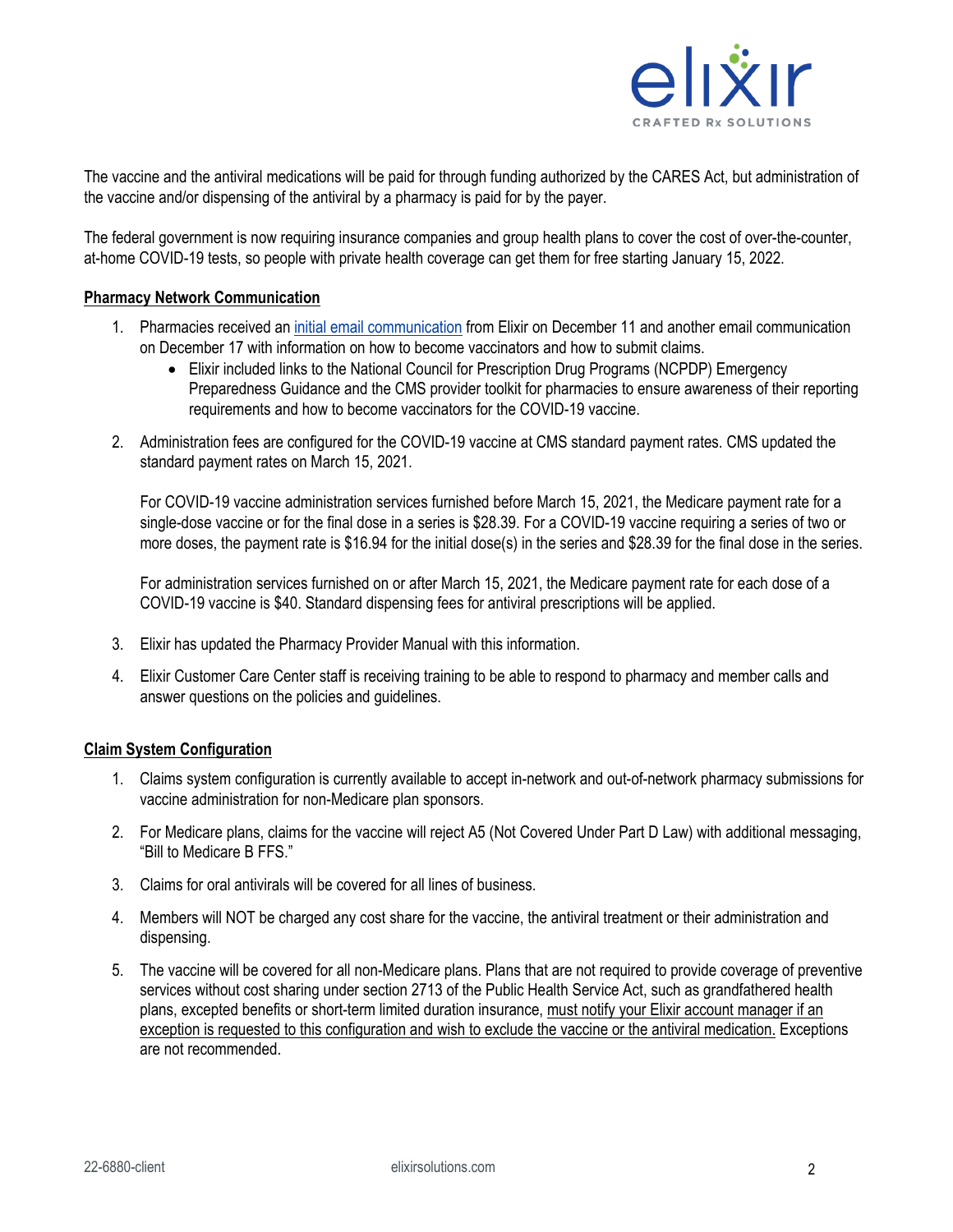

# **Over-the-Counter (OTC) COVID-19 Test Kits**

The federal government is now requiring insurance companies and group health plans to cover the cost of over-the-counter, at-home COVID-19 tests, so people with private health coverage can get them for free starting January 15, 2022. Here are some answers to questions you may have.

# **FAQs**

# **Q1: Are plans required to provide these kits at no charge at the point of sale?**

**A:** As part of its guidance, the federal government is encouraging plans to set up a network to process test kits at no up-front cost to your members. If your plan has not set up a network of preferred stores, pharmacies (i.e. your Elixir prescription benefit) and online retailers at which members can obtain a test with no out-of-pocket expense, you will be required to reimburse the member for the full amount of the cost of the test.

# **Q2: When and how can members get free at-home OTC test kits to test for COVID-19?**

**A:** Starting on January 15, 2022, members may get at-home test kits without prescription, and the federal government is requiring that commercial plans cover them at no cost share to members.

# **Q3: Will there be additional cost to the plan to participate in this program?**

**A:** If claims are processed at the pharmacy point of sale, you will be charged the contracted amount of the kit plus your contracted administrative fee, if applicable. For paper receipts submitted for reimbursement, Elixir will charge \$10 per submission. In order to reduce processing costs, encourage your members to batch multiple receipts at one time and allow for 30 days processing time. If you have opted out of processing paper claims, Elixir will reject and return the submissions to the member without reimbursement.

# **Q4: How will Elixir ensure that members can obtain at-home COVID-19 OTC test kits at a participating pharmacy at no up-front cost if our plan chooses to offer point-of-sale (POS) coverage?**

**A:** Unless your plan decides to reimburse members under the medical benefit, Elixir will allow point-of-sale submission of these test kits at the pharmacy counter at participating pharmacies in the plan's network at no cost to members.

Currently, only a few major pharmacy chains, such as Rite Aid (including Bartell's), Walmart (including Sam's Club) and Safeway, are processing no-cost COVID-19 test kits at the pharmacy counter. (This list is subject to change as more pharmacies develop the capability to process these purchases at no cost to your members.) In addition, your members can now access tests via mail order from Elixir Pharmacy at a cost of \$11 per test. Minimum order of eight tests will be required.

If your members are near these retail pharmacy locations, your members may purchase the test kits, pending test kit availability, with no out-of-pocket cost. Members may find Rite Aid locations and other in-network pharmacies by logging in to their Member Portal accounts in the mobile app or at [www.elixirsolutions.com](https://www.elixirsolutions.com/register&login) and select the FIND PHARMACIES option.

If a member uses a non-participating pharmacy or does not provide their prescription drug benefits card at participating pharmacies, members must submit their receipts to Elixir for reimbursement.

# **Q5: Is there a specific test kit that members must select?**

**A:** Only FDA-authorized, at-home OTC COVID-19 test kits will be covered under this mandate. **PLEASE NOTE:** The Office of the Inspector General (OIG) has issued a warning about scams involving fake and unauthorized at-home COVID-19 test kits. Please encourage members to be sure to purchase FDA-approved COVID-19 test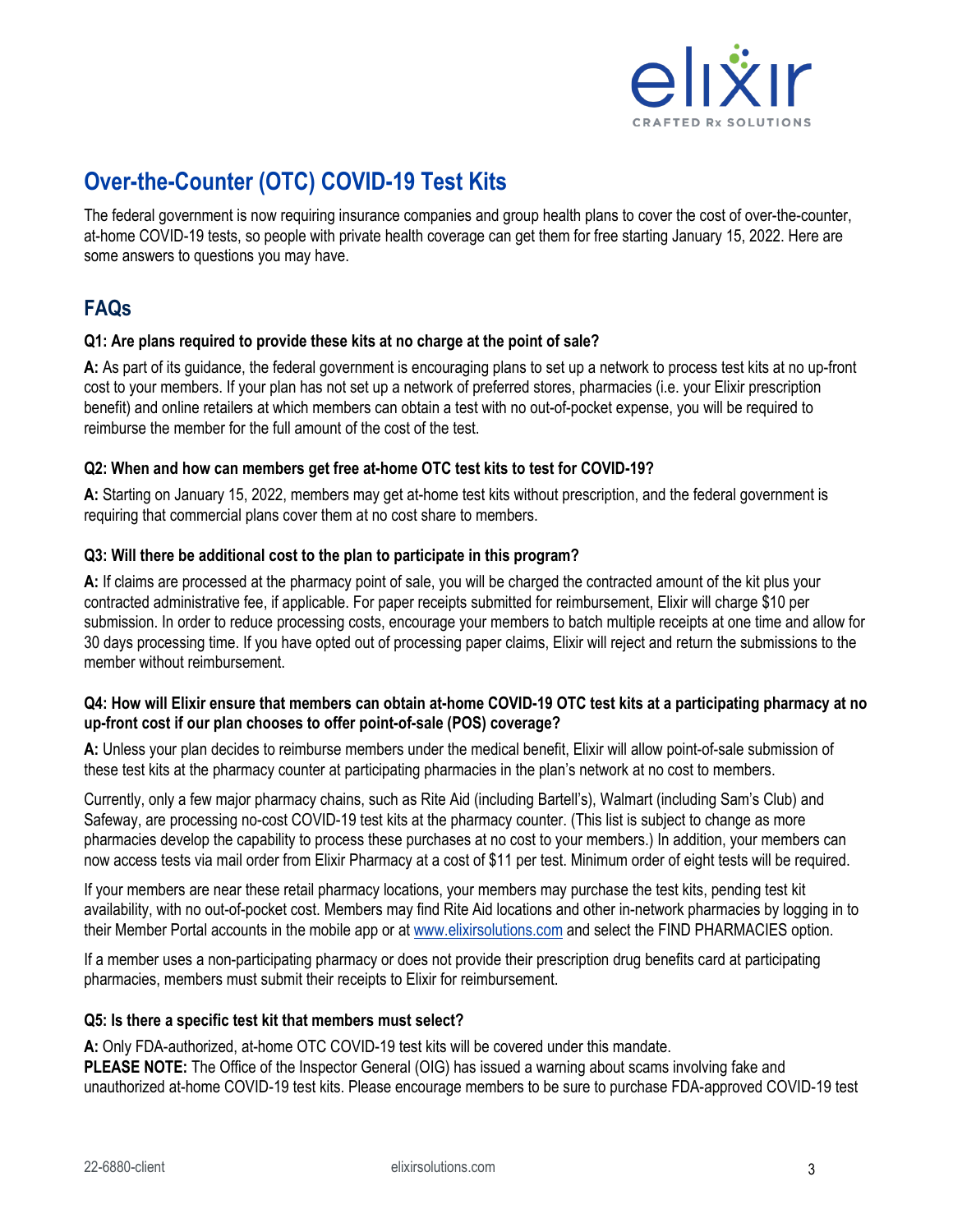

kits from legitimate providers. More information about COVID-19 scams is available on the OIG website at [https://oig.hhs.gov/fraud/consumer-alerts/fraud-alert-covid-19-scams/.](https://oig.hhs.gov/fraud/consumer-alerts/fraud-alert-covid-19-scams/)

#### **Q6: How many free at-home test kits can members get?**

**A:** The federal government is requiring that individual and group health plans cover up to eight at-home tests per individual per month without a prescription, regardless of whether the tests are bought all at once or at separate times throughout the month.

# **Q7: What if members are unable to find network pharmacies that have at-home COVID-19 test kits in stock?**

**A:** Members can purchase tests at out-of-network pharmacies or online retailers and submit their receipts to Elixir for reimbursement. Members can also access free testing in their communities, or tests can be administered by healthcare providers, such as nurses, doctors and pharmacists, without cost-sharing. If the plan chooses to use the Elixir network for athome OTC COVID-19 up-front payment and a member purchases kits at a non-participating pharmacy or retailer or online, the member must submit their receipts to Elixir for reimbursement, and the plan will be responsible for reimbursing members at a rate of up to \$12 per test (or the cost of the test, if less than \$12).

#### **Q8: How do I opt out of having these test kits process under the pharmacy benefit at point of sale?**

**A:** If you do not want a solution implemented for your plan to allow for direct coverage of OTC at-home COVID-19 test kits at the point of sale, please let your account manager know immediately by sending a signed Benefit Change Form indicating you intend to opt out. Be advised that removing pharmacy point-of-sale processing after January 15, 2022, will require two business days. Pharmacy direct member reimbursements will not be processed by Elixir if the point-of-sale network is not implemented.

#### **Q9: Are Medicare beneficiaries eligible for this up-front coverage at the point of sale at the pharmacy?**

**A:** Under a new initiative that is expected to launch in early spring 2022, Medicare beneficiaries will be able to access up to eight over-the-counter COVID-19 tests per month for free. Tests will be available through eligible pharmacies and other participating entities[. More details are available from the Centers for Medicare & Medicaid Services \(CMS\).](https://www.cms.gov/files/document/covid-19-over-counter-otc-tests-medicare-frequently-asked-questions.pdf)

# **Vaccine and Antiviral Medication**

# **FAQs**

#### **Q: Will members be able to get the COVID-19 vaccine or the antiviral medication at network pharmacies?**

**A:** Yes. Claims for the administration of the vaccine for non-Medicare members will process through Elixir at \$0 member copay. Vaccine claims submitted for Medicare members will reject with special messaging to the pharmacy to bill Medicare B FFS. Claims for the antiviral medication will be covered for all members.

Elixir will allow in-network and out-of-network vaccinator pharmacies to process the administration fee for all non-Medicare plans.

#### **Q: What is the guidance from the CDC for distribution of the vaccine?**

**A:** The CDC's COVID-19 Vaccination Program Operational Guidance can be found [here.](https://www.cdc.gov/vaccines/covid-19/covid19-vaccination-guidance.html)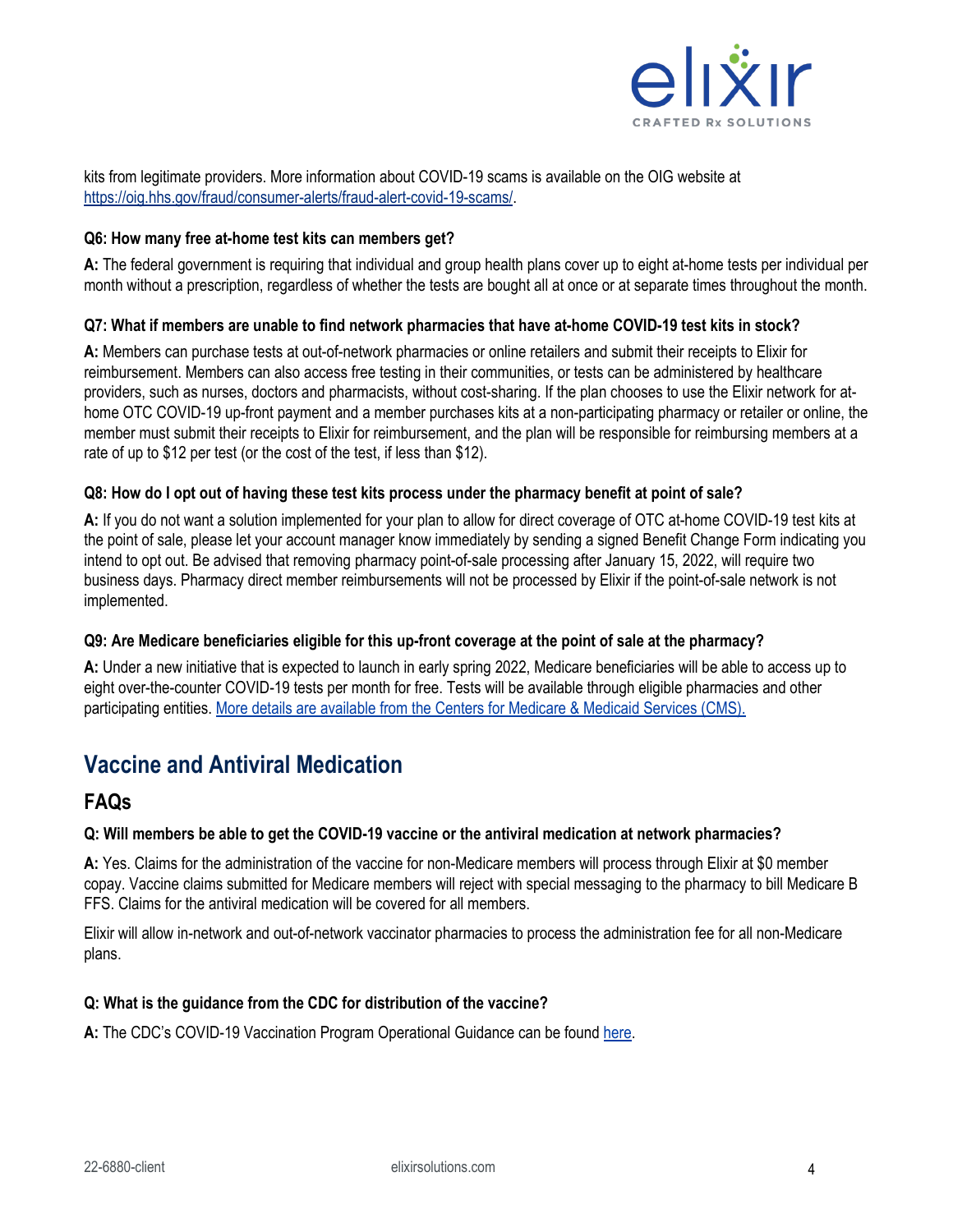

#### **Q: Will the vaccine or the antiviral medication be restricted to certain pharmacies?**

**A:** Yes. To receive free supplies, pharmacies, retail clinics, providers and any other site of care receiving and administering COVID-19 vaccines and/or COVID-19 antiviral medication must sign an agreement with the U.S. government. They must also administer the vaccine in accordance with CDC and ACIP requirements and must meet storage and recordkeeping requirements, including recording the administration of the vaccine to patients in their own systems within 24 hours and reporting to public health data systems as soon as practical, and within 72 hours.

Pharmacies that are not contracted with Elixir or who have been removed from the network for OIG sanctions, FWA or other concerns will be handled on a case-by-case basis.

#### **Q: Will members have to pay for the COVID-19 vaccination or the antiviral medication?**

**A:** No. The cost is covered through funding authorized by the CARES Act, but administration of the vaccine by a provider will be paid for by the payer (for example, the private insurance company, Medicare in the case of a Medicare Advantage plan or the Provider Relief Fund).

Pharmacies, retail clinics, providers and any other site of care receiving and administering COVID-19 vaccines must sign an agreement with the U.S. government. Under the agreement, all providers must vaccinate individuals regardless of whether they have health insurance coverage or what type of coverage they have and are prohibited from balance billing or otherwise charging vaccine recipients. The federal government has purchased the initial supply of vaccines and antiviral medication.

- **Medicare Advantage Coverage and Reimbursement for COVID-19 Vaccines:** For beneficiaries enrolled in Medicare Advantage plans during calendar years (CY) 2020 and 2021, Medicare payment for the COVID-19 vaccine and its administration will be made through the original fee-for-service Medicare program.
- **Non-**Medicare plans will be responsible for paying vaccine administration fees.

#### **Q: How will the price differ for out-of-network (OON) pharmacies?**

**A:** The administration fees will be the same for all pharmacies that are enrolled to be vaccinators.

#### **Q: What will the vaccination process be?**

**A:** One of the vaccines requires a single dose while the other two vaccines require two doses to be administered at different intervals. On August 13, 2021, the CDC officially recommended an additional dose of either mRNA COVID-19 vaccine for people with moderately to severely compromised immune systems after the initial two-dose vaccine series. This includes a range of conditions, a full list of which can be found on the [CDC's website here.](https://www.cdc.gov/coronavirus/2019-ncov/vaccines/recommendations/immuno.html)

In May 2022 the CDC updated guidance for those age 5 to 11 years, allowing a booster with Pfizer-BioNTech after the primary series. Therefore, everyone 5 years of age and older may now get a booster shot after their initial series of and, for some, a second booster is available. See the chart below for details.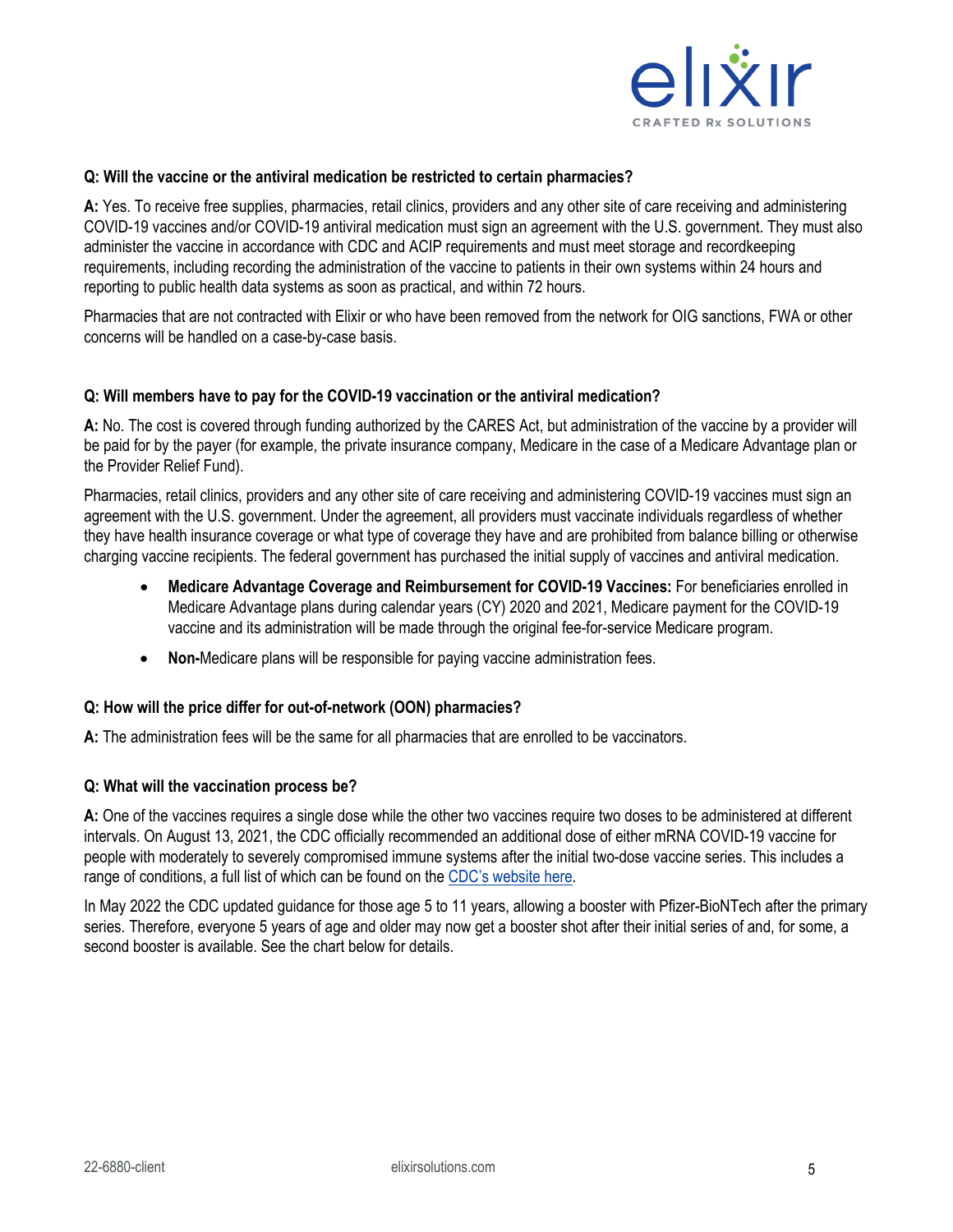

# **GUIDE TO COVID-19 BOOSTERS**

| <b>PRIMARY SERIES</b><br><b>COVID-19 VACCINE</b>                                                           | <b>WHO?</b>                                                                                                                                                                                                                                                                                                                             | <b>WHEN?</b>                                                                                                                                                                | <b>WHICH?</b>                                                                                                                                                                      |  |  |
|------------------------------------------------------------------------------------------------------------|-----------------------------------------------------------------------------------------------------------------------------------------------------------------------------------------------------------------------------------------------------------------------------------------------------------------------------------------|-----------------------------------------------------------------------------------------------------------------------------------------------------------------------------|------------------------------------------------------------------------------------------------------------------------------------------------------------------------------------|--|--|
| <b>Pfizer-</b><br><b>BioNTech</b>                                                                          | Should get one booster?<br>Everyone 5 years of age and older                                                                                                                                                                                                                                                                            | At least 5 months<br>after completing the<br>primary COVID-19<br>vaccination series                                                                                         | Adults 18 years and older should get<br>an mRNA COVID-19 vaccine<br>(Pfizer-BioNTech or Moderna) for<br>the first booster in most* situations.                                     |  |  |
|                                                                                                            | May get a second booster?<br>Anyone 12 years of age and older<br>with certain immunocompromise<br>Adults 50 years and older                                                                                                                                                                                                             | If eligible for a<br>second booster, at<br>least 4 months after<br>the first booster                                                                                        | The second booster must be an<br>mRNA COVID-19 vaccine.<br>Those 5 to 17 years old may only<br>get a Pfizer-BioNTech COVID-19<br>vaccine booster.                                  |  |  |
| <b>Moderna</b>                                                                                             | Should get one booster?<br>Adults 18 years of age and older                                                                                                                                                                                                                                                                             | At least 5 months<br>after completing the<br>primary COVID-19<br>vaccination series                                                                                         | For the first booster, an mRNA<br>COVID-19 vaccine (Pfizer-BioNTech<br>or Moderna) is preferred in most*<br>situations.<br>The second booster must be an<br>mRNA COVID-19 vaccine. |  |  |
|                                                                                                            | May get a second booster?<br>Anyone 18 years of age and older<br>with certain immunocompromise<br>Adults 50 years and older                                                                                                                                                                                                             | If eligible for a<br>second booster, at<br>least 4 months after<br>the first booster                                                                                        |                                                                                                                                                                                    |  |  |
| Johnson &<br>Johnson/<br>Janssen*                                                                          | Should get one booster?<br>Adults 18 years of age and older<br>May get a second booster?<br>Anyone who received a J&J/<br>Janssen COVID-19 vaccine for both<br>their primary dose and booster<br>Adults 50 years and older who first<br>received a J&J/Janssen COVID-19<br>vaccine, regardless of what type of<br>booster they received | At least 5 months<br>after completing the<br>primary COVID-19<br>vaccination series<br>If eligible for a<br>second booster, at<br>least 4 months after<br>the first booster | For the first booster, an mRNA<br>COVID-19 vaccine (Pfizer-BioNTech<br>or Moderna) is preferred in most*<br>situations.<br>The second booster must be an<br>mRNA COVID-19 vaccine. |  |  |
| * Although mRNA vaccines are preferred, J&J/Janssen COVID-19 vaccine may be considered in some situations. |                                                                                                                                                                                                                                                                                                                                         |                                                                                                                                                                             |                                                                                                                                                                                    |  |  |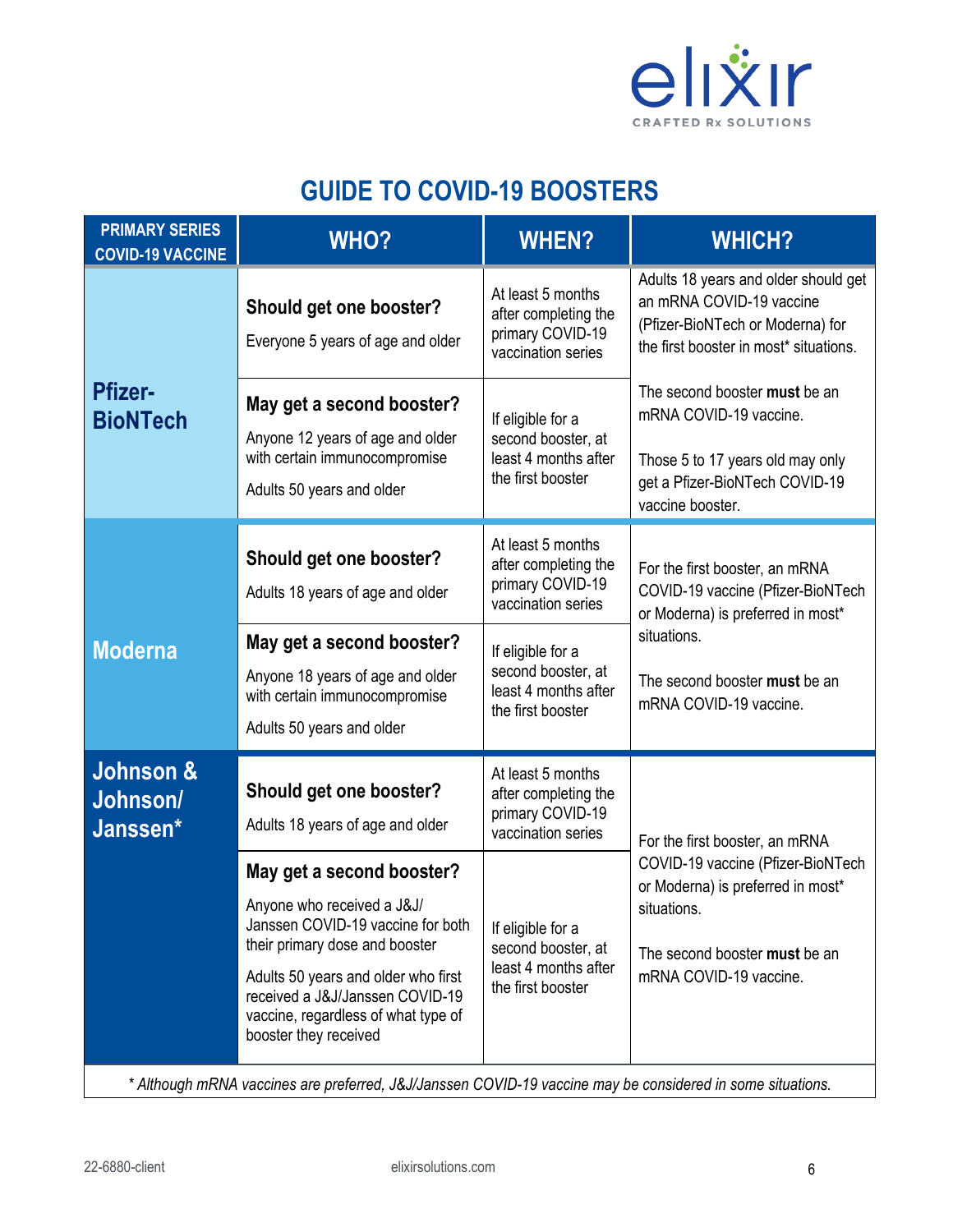

# **Q: For those vaccines that require more than one dose, will pharmacies bill separately for the additional dosages?**

**A:** Yes. Each dose will be billed separately. Elixir will evaluate and comply with ongoing NCPDP recommendations and other regulatory guidance updates.

# **Q: Will COVID-19 vaccines and antiviral medication be covered by Medicare?**

**A:** Yes. For beneficiaries enrolled in Medicare Advantage plans during CY 2020 and 2021, payment for the COVID-19 vaccine and its administration will be made through the original fee-for-service Medicare program. Medicare Advantage plans should inform their contracted providers about this coverage policy and direct them to submit claims for administering the COVID-19 vaccine to the CMS Medicare Administrative Contractor (MAC) using product-specific codes for each vaccine approved. More information on vaccine coverage is available in the [CMS Toolkit on COVID-19 Vaccine.](https://www.cms.gov/files/document/covid-19-toolkit-issuers-ma-plans.pdf-0) Elixir provided this information to the pharmacy network.

According t[o guidance from the National Council for Prescription Drug Programs,](https://ncpdp.org/NCPDP/media/pdf/NCPDPEmergencyPreparednessGuidance.pdf) the reject messaging for Medicare Part D BIN/PCN (PDP or MAPD) will be A5 (not covered under Part D law) with additional messaging to bill Medicare Part B FFS.

Payment for antiviral medications will be covered under Medicare Part D.

# **Q: Will members be able to submit a DMR if they are required to pay the pharmacy for the administration fee?**

**A:** Since members will receive the vaccine at no copay/cost share or deductible, there is no need for a DMR.

# **Q: Will Elixir charge separate, per-claim transaction processing fees for COVID-19 vaccines or antiviral treatments?**

**A:** Elixir will charge the fee to administer the vaccine and dispense the antiviral medication in addition to any per-claim administrative fee as provided for in the PBM contract. Members will NOT be charged any cost share for the vaccine, the antiviral treatment or their administration and dispensing.

# **Q: Can a pharmacy obtain the vaccine or the antiviral treatment and submit a claim if they have not been granted approval by the government?**

**A:** Pharmacies must receive approval from the government to receive and administer the vaccine. Elixir does not monitor the approval pathway for pharmacies to obtain the vaccine or the antiviral medication and will allow claims to process if submitted, assuming the pharmacy has the vaccine and/or antiviral medication in hand.

# **Q: How will COVID-19 vaccines work?**

**A:** COVID-19 vaccines will work like other vaccines, which expose recipients to antigens. These antigens help those who are vaccinated to develop an immune response that will be able to block or kill the virus if a person becomes infected. Although some vaccines can provide long-lasting immunity, we do not yet have enough information to evaluate the duration of protection from the COVID-19 vaccine. Scientists will continue to collect long-term immunity data to determine if changes to the COVID-19 vaccine are needed and to determine long-term dosing requirements.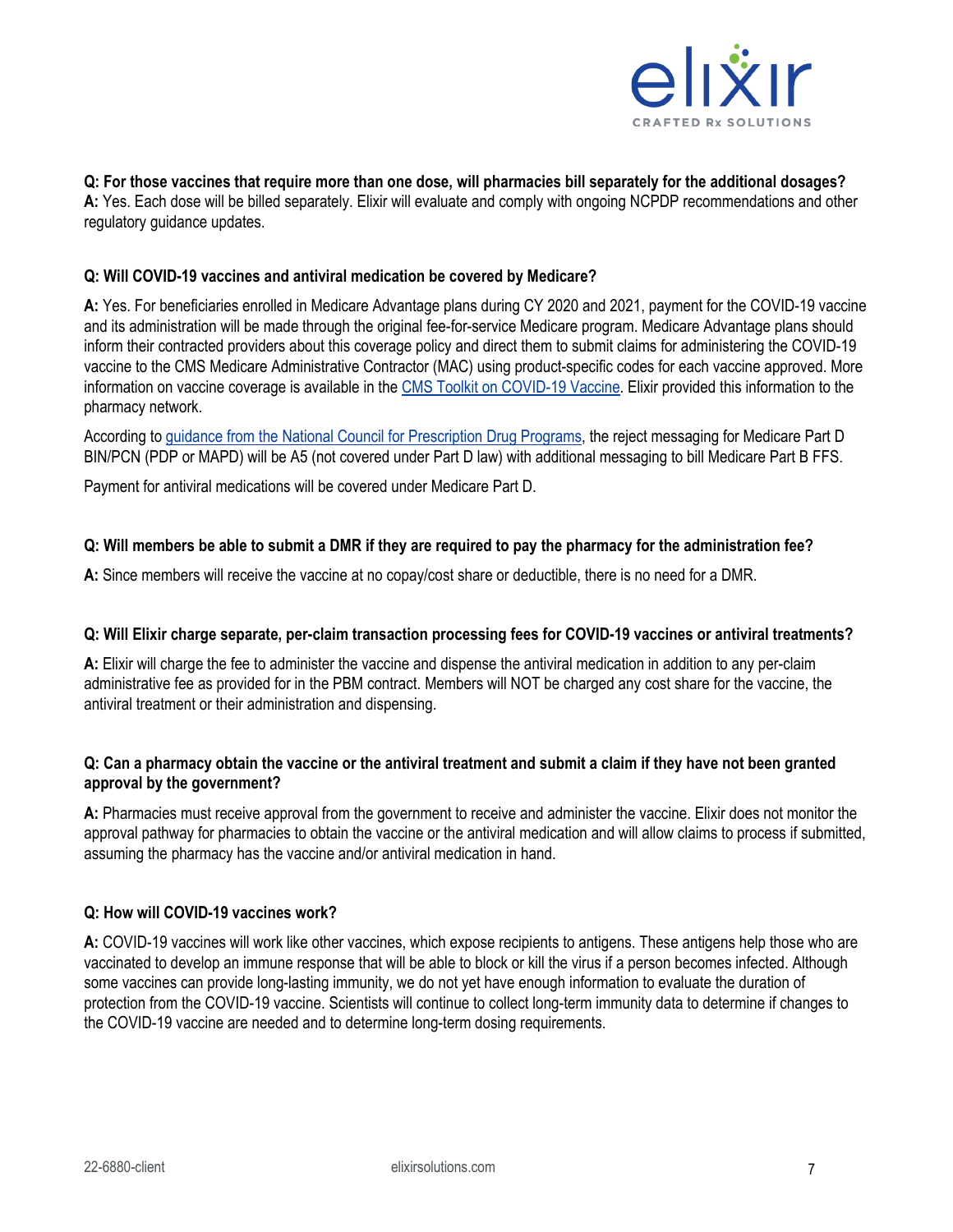

#### **Q: When should the oral antiviral medications be prescribed, and what are some of the clinical considerations?**

**A:** Two oral antiviral medications are now available under EUA for the treatment of mild-to-moderate COVID-19 in individuals who have tested positive within five days of symptom onset. These medications are only available by prescription. See the oral antiviral medications chart on the following page for additional details.

| ORAL ANTIVIRAL MEDICATIONS FOR THE TREATMENT OF COVID-19 |                                                                                                                                               |                                                                                                                                                                                                                                                                                                                             |                                                                                                                             |  |  |  |  |
|----------------------------------------------------------|-----------------------------------------------------------------------------------------------------------------------------------------------|-----------------------------------------------------------------------------------------------------------------------------------------------------------------------------------------------------------------------------------------------------------------------------------------------------------------------------|-----------------------------------------------------------------------------------------------------------------------------|--|--|--|--|
| <b>Medication</b>                                        | Population                                                                                                                                    | <b>Common Side Effects</b>                                                                                                                                                                                                                                                                                                  | <b>Dosing</b>                                                                                                               |  |  |  |  |
| Molnupiravir<br>(Merck)                                  | Authorized for those aged 18<br>years and older who are at<br>high risk for progression to<br>severe COVID-19.1                               | Possible side effects include diarrhea,<br>nausea and dizziness. Molnupiravir is<br>not recommended for use during<br>pregnancy because studies showed that<br>molnupiravir may cause fetal harm when<br>administered to pregnant individuals. <sup>2</sup>                                                                 | Dosed orally twice daily<br>(four capsules) every 12<br>hours for five days.                                                |  |  |  |  |
| Paxlovid<br>(Pfizer)                                     | Authorized for those aged 12<br>years and older weighing at<br>least 40 kg and who are at<br>high risk for progression to<br>severe COVID-19. | Possible side effects include dysgeusia<br>(altered or impaired sense of taste),<br>diarrhea, increased blood pressure and<br>myalgia (muscle aches). Nirmatrelvir and<br>ritonavir, which comprise paxlovid, also<br>interact with other medicines, which may<br>lead to serious or life-threatening<br>adverse reactions. | Dosed orally twice daily as<br>three tablets (two tablets of<br>nirmatrelvir and one tablet<br>of ritonavir) for five days. |  |  |  |  |

1. Molnupiravir is not authorized for use in patients younger than 18 years of age because it may affect bone and cartilage growth.

2. Additional warnings and precautions for those of childbearing age are available i[n these FAQs](https://www.fda.gov/media/155056/download) from the FDA.

# **Q. Will the COVID-19 vaccine be like the flu vaccine and require annual dosing?**

**A:** More data is required to determine if COVID-19 vaccines will be needed every year. See earlier question, "What will the vaccination process be?" for current information and updates on vaccine recommendations.

# **Q: Most vaccines take years to develop. How were we able to speed up development for a COVID-19 vaccine and has that affected its safety?**

**A:** It's correct that vaccine development typically takes years. However, in this case, developers were able to speed up the process, in part because of efforts that had been underway on previously known coronaviruses (SARS-CoV-1 and MERS CoV). In addition, the U.S. government aided the process by invoking emergency authority to enable manufacturing to start while the clinical trials were ongoing. Data collected from thousands of participants in clinical trials help the FDA determine the safety of the vaccine. Currently available vaccines have been proved by the FDA to be safe and effective. The safety and efficacy of available vaccines is the top priority for the federal government, and all adverse events reported following COVID-19 vaccine administration are taken very seriously by the FDA.

# **Q: What is emergency use authorization?**

**A:** An EUA is a way to facilitate the availability and use of medical countermeasures, including vaccines, during public health emergencies. Under an EUA, the FDA may allow unapproved medical products, or unapproved uses of approved medical products, in an emergency to diagnose, treat or prevent serious or life-threatening diseases or conditions.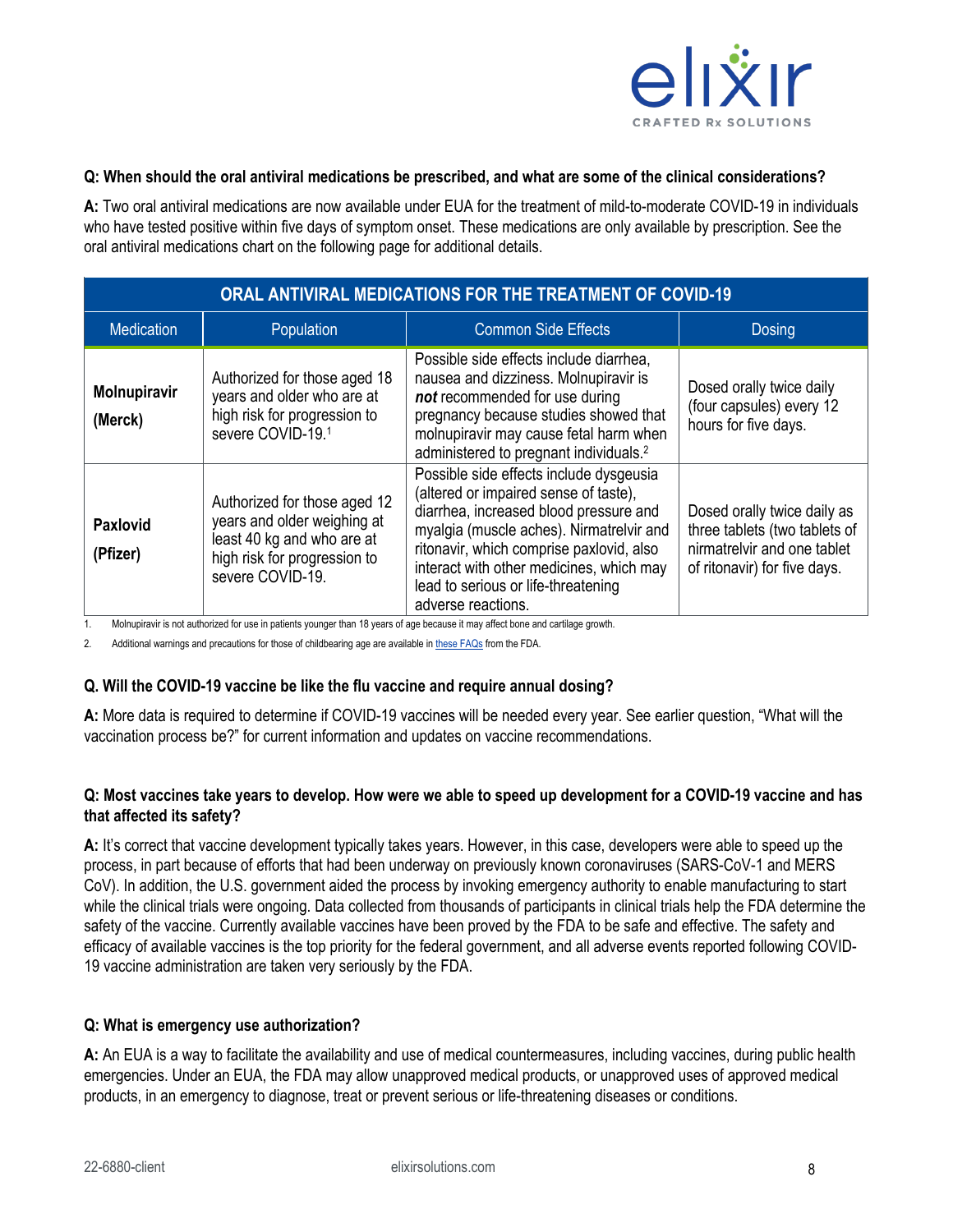

#### **Q: What are some of the clinical considerations or uncertainties concerning these vaccines?**

**A:** Two of the currently offered vaccines are messenger RNA vaccines, or mRNA vaccines. These utilize a new approach to protecting against infectious diseases and will be the first of their kind to be licensed in the United States. The third vaccine is manufactured using adenovirus type 26 (Ad26) to deliver a piece of the DNA, or genetic material, that is used to make the distinctive "spike" protein of the SARS-CoV-2 virus.

| <b>VACCINES TO PROTECT AGAINST COVID-19</b> |                                                                                                                                                                                                                                                                                                   |                                                                                                                                                                                                                                                    |                                                                                                                                                                                                            |  |  |  |
|---------------------------------------------|---------------------------------------------------------------------------------------------------------------------------------------------------------------------------------------------------------------------------------------------------------------------------------------------------|----------------------------------------------------------------------------------------------------------------------------------------------------------------------------------------------------------------------------------------------------|------------------------------------------------------------------------------------------------------------------------------------------------------------------------------------------------------------|--|--|--|
| Vaccine                                     | <b>Population</b>                                                                                                                                                                                                                                                                                 | <b>Common Side Effects</b>                                                                                                                                                                                                                         | Initial Dosing <sup>1,2, 3, 4, 5, 6</sup>                                                                                                                                                                  |  |  |  |
| <b>Pfizer-</b><br><b>BioNTech</b>           | Authorized for use in those aged 5 and<br>older and contraindicated for individuals<br>with a known history of a severe allergic<br>reaction (e.g., anaphylaxis) to any<br>vaccine component; FDA-approved for<br>the prevention of COVID-19 disease in<br>individuals 16 years of age and older. | Side effects of the vaccine typically<br>resolve within 1-2 days and commonly<br>include things like injection site<br>reactions, fatigue, headache, muscle<br>pain, chills, joint pain, nausea, feeling<br>unwell, swollen lymph nodes and fever. | Series of two doses<br>(30 mcg, 0.3 mL each<br>for adults; 10 mcg. for<br>age 11 and younger)<br>administered<br>intramuscularly, at<br>least three weeks<br>apart, with a third-<br>dose option for some. |  |  |  |
| <b>Moderna</b>                              | Authorized for use in those aged 18<br>and older and contraindicated for<br>individuals with a known history of a<br>severe allergic reaction (e.g.,<br>anaphylaxis) to any vaccine component                                                                                                     | Side effects of the vaccine typically<br>resolve within 1-2 days and commonly<br>include things like injection site<br>reactions, fatigue, headache, muscle<br>pain, chills, joint pain, nausea and<br>vomiting and fever.                         | Series of two doses<br>(100 mcg, 0.5 mL<br>each) administered<br>intramuscularly, at<br>least one month<br>apart, with a third-<br>dose option for some.                                                   |  |  |  |
| Johnson &<br>Johnson/<br>Janssen $7$        | Authorized for use in those aged 18<br>and older and contraindicated for<br>individuals with a known history of a<br>severe allergic reaction (e.g.,<br>anaphylaxis) to any vaccine component                                                                                                     | Side effects of the vaccine typically<br>resolve within 1-2 days and commonly<br>include things like injection site<br>reactions, fatigue, headache, muscle<br>pain, and nausea.                                                                   | Single dose (0.5 mL<br>each) administered<br>intramuscularly.                                                                                                                                              |  |  |  |

1. According to interim CDC clinical considerations, doses administered within a grace period of ≤4 days from the recommended date for the second dose are considered valid; however, doses administered earlier do not need to be repeated. The second dose should be administered as close to the recommended interval as possible. However, there is no maximum interval between the first and second dose of either vaccine.

2. The CDC does not recommend mixing the primary vaccine series. However, if two doses of different mRNA COVID-19 vaccine products are inadvertently administered, no additional doses of either product are recommended at this time.

3. For the immunocompromised, a third-dose of mRNA vaccine should be administered at least 28 days after the second dose.

4. **Pfizer BioNTech vaccine:** Booster shots are now available for everyone aged 5 and older, to be administered at least five months after the completion of their Pfizer BioNTech vaccine series. A second booster is an option for some individuals.

5. **Moderna vaccine:** Booster shots are now available for everyone aged 18 and older, to be administered at least six months after the completion of either mRNA vaccine series. A second booster is an option for some individuals.

6. **Johnson & Johnson vaccine**: The CDC is recommending a booster shot, to be administered at least two months after the vaccine.

7. Out of an abundance of caution, the CDC and FDA recommended a pause in the use of the Johnson & Johnson COVID-19 vaccine, but usage has been resumed because the available data show that the vaccine's known and potential benefits outweigh its known and potential risks in individuals 18 years of age and older.

The CDC advises that vaccine providers observe patients with a history of allergic reactions (due to any cause) for 30 minutes after vaccination. All other persons should be observed for 15 minutes after vaccination to monitor for the occurrence of